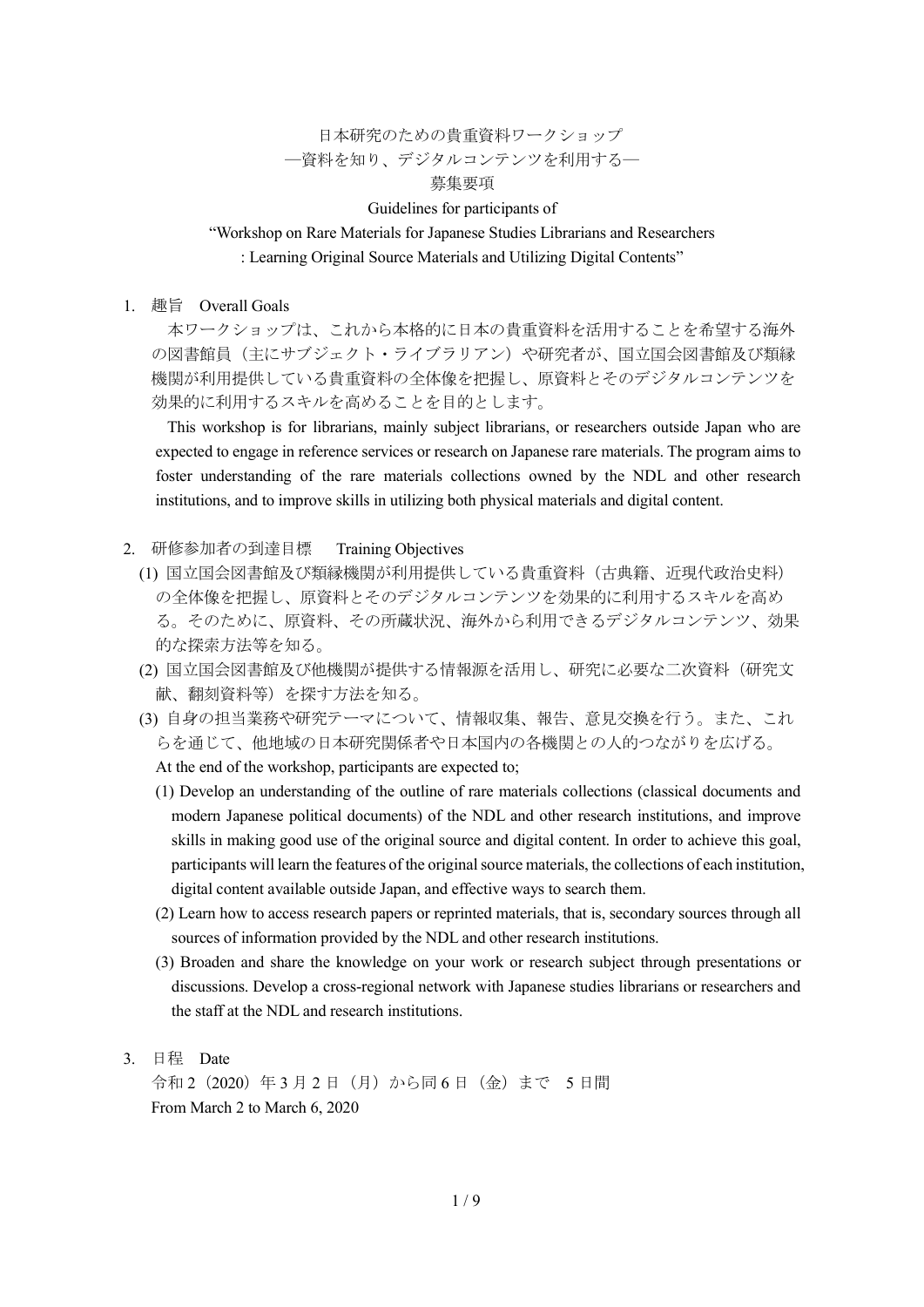- 4. 主会場 Main Venue 国立国会図書館東京本館 新館 3 階大会議室(東京都千代田区永田町 1-10-1) Tokyo Main Library, National Diet Library 1-10-1 Nagata-cho, Chiyoda-ku, Tokyo 100-8924 Japan
- 5. プログラム Workshop Program 別紙を参照。Please refer to the attached sheet.
- 6. 対象及び定員 Qualifications and Availability

下記を満たす方が対象です。定員は 10 名です(部分参加者も含みます。)。

- (1) 海外に活動基盤がある図書館員(主にサブジェクト・ライブラリアン)又は研究者で、 これから本格的に日本の貴重資料(古典籍等)を活用することを希望する方 ※ 上記の職を志望する方又は留学等のため日本に滞在している方を含みます。 ※ 研究者は、博士課程在籍者又は修了者程度を目安とします。
- (2) 日本語の講義(古典籍に関する専門用語を含む。)を理解できる程度の十分な日本語能 力を備えている方
- (3) 渡航費及び滞在費を負担できる方

The program will accommodate 10 people. Anyone who satisfies the following three conditions is eligible:

-Librarians, mainly subject librarians, or researchers working outside Japan who are expected to engage in Japanese studies based on rare materials.

※Those who are seeking the above position or studying in Japan are qualified for apply.

- ※Researchers are expected to be a doctoral candidate or graduate of a doctoral program.
- -Able to understand lectures in Japanese including technical terms for Japanese rare materials.

-Able to pay all costs related to travel and accommodation during the program.

- 7. 費用等 Costs
	- (1) 研修は無料ですが、渡航費、滞在費などは研修参加者の負担とします。
	- (2) 当館に宿泊施設等はありません。御自身でホテル等を手配してください。
	- (3) 研修中に訪問する各機関へは、国立国会図書館東京本館から、当館の用意する貸切りバス で移動します。バス料金は無料です。バスを使わず現地に集合する場合の移動費用や、宿 泊先から国立国会図書館までの移動費用は、御自身で負担していただきます。
	- (4) 各日の昼食は、会場内又は周辺の飲食店等で各自とっていただきます。あらかじめ日本円 を御用意ください。

-Although the program itself is provided free of charge, participants are expected to pay their own cost of travel and accommodation.

-The NDL does not operate a guesthouse for participants.

-The NDL will reserve a bus for travelling between the Tokyo Main Library, the NDL and places to be visited during training. The bus is provided free of charge. Participants are expected to pay their own transportation costs when commuting to the Tokyo Main Library, the NDL and any places they wish to visit on their own.

-Participants are to procure their own lunch at a store or restaurant near each venue.

-Make sure to prepare Japanese yen in advance.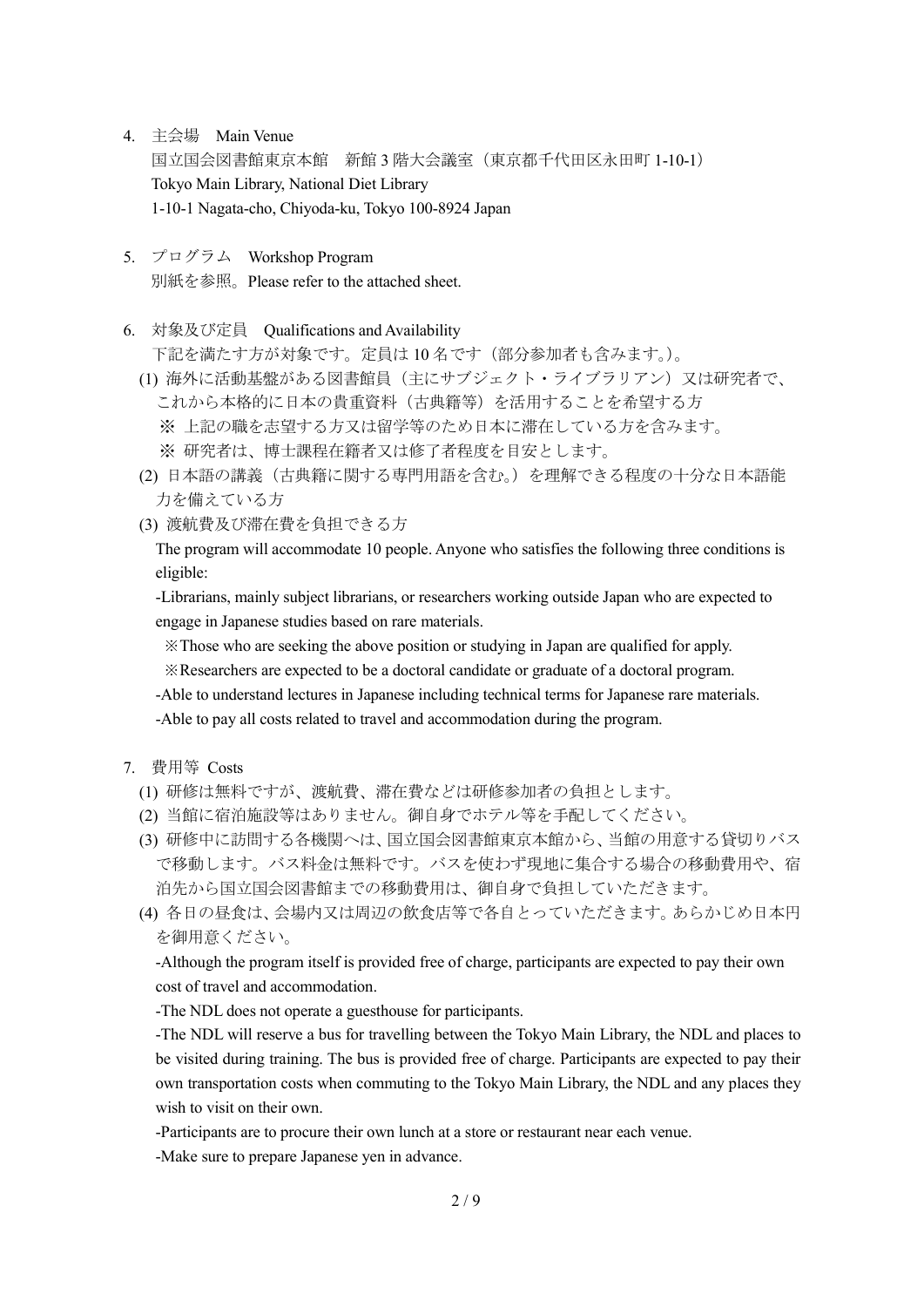8. 使用言語 Language

研修は日本語で行います。配布資料には、可能な範囲で英語を併記します。 最終日の報告・意見交換会のみ、日本語と英語の通訳を用意します。

The workshop is conducted in Japanese.

Handouts may partly have added English translation.

We will prepare a Japanese-English interpreter for the briefing session on March 6 only.

9. 修了証書 Certification

全科目のうちおおむね 8 割以上の時間数を受講した参加者に、修了証書を交付します。 Participants who successfully take part in approximately 80% of all the course hours will receive a certificate.

- 10. 申込み方法、参加者の決定 How to Apply/Selection of Participants
	- (1) 参加申込みに当たっては、まず、氏名、所属機関を記載のうえ、メールで事務局(k-training @ndl.go.jp)に資料請求を行ってください。事務局から参加申込書の様式をお送りしま すので、必要事項を記入し、再度事務局にご送付ください。 Please send an email to k-training  $\Theta$ ndl.go.jp and include your name and a description of the organization to which you belong. We will send you an application form, which you should fill out and send by email to k-training  $\theta$ ndl.go.jp
	- (2) 申込締切は以下のとおりです。

令和元年 11 月 17 日(日)17 時(日本標準時)

※定員に空きがある場合は、受付を延長します。

Deadline for application: 5 p.m. (Japan Standard Time) on November 17, 2019 If space is still available even after the deadline, we will continue to accept applications.

(3) 部分参加の申込みも可能です。

ただし、参加者の決定に際しては、全日参加の申込者を優先します。 また、修了証書は交付しません。

Partial participation is acceptable.

Please note, however, that we prioritize participants available for all the days and that we do not give a certificate for partial participation.

(4) 参加者の決定

(2)の締切後、参加の可否を電子メールで通知します。

After the deadline, we will notify by email whether you can participate in the workshop.

- 11. 参加者へのお願い Notes
	- (1) 参加者情報の共有 Sharing your information

申込み時に記載された情報のうち、メールアドレス、所属機関、担当業務又は研究テ ーマ、過去の著作・発表については、研修関係者(他の参加者、国立国会図書館職員、 外部講師、訪問先機関の職員)にも共有します。ご了承ください。

Please note that your contact information, description of your work or research, and your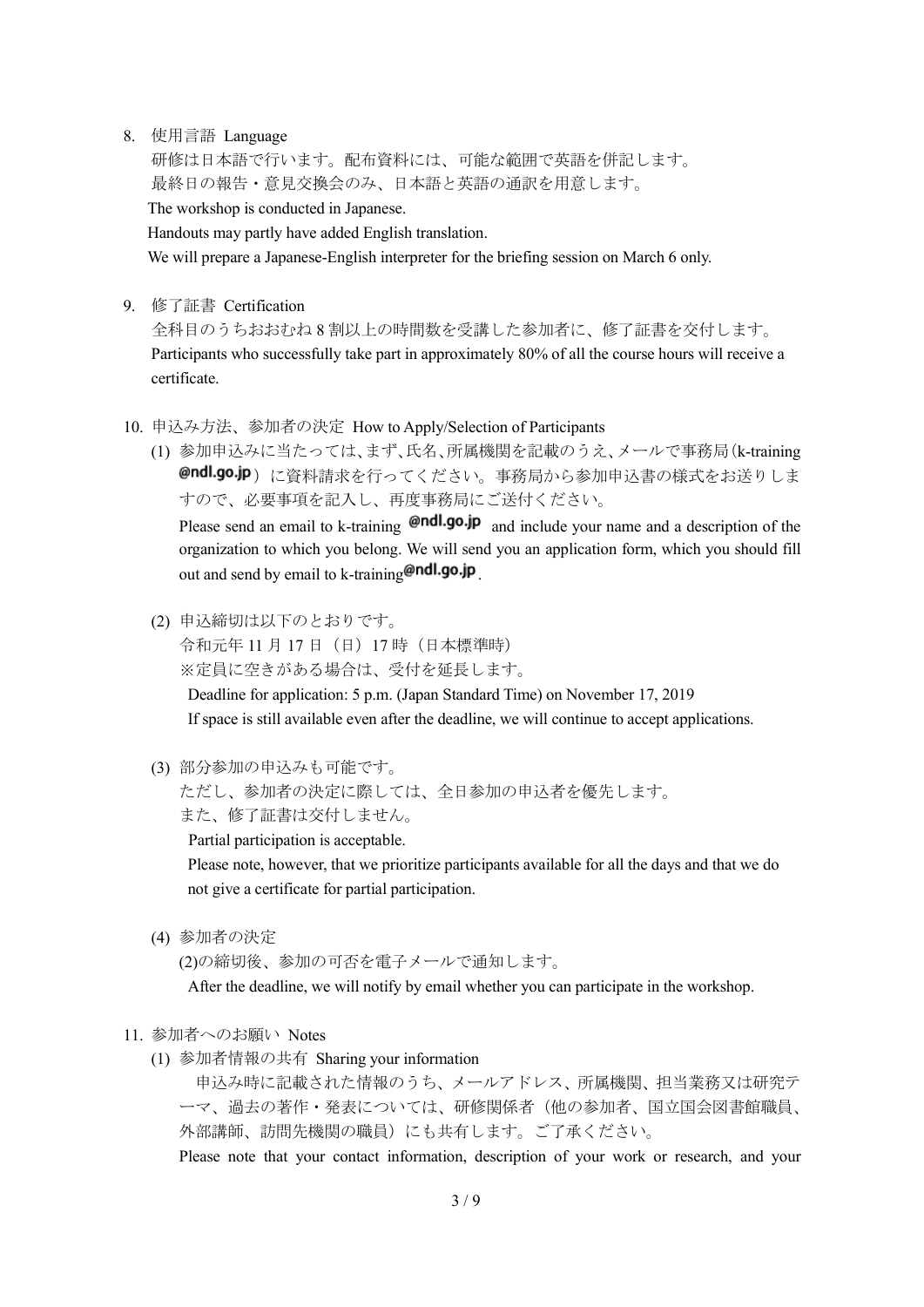achievements will be shared with other participants and lecturers, and with staff of the NDL and facilities which will be visited.

(2) 国立国会図書館の利用者登録 User registration of the NDL

「3月3日(火)国立国会図書館の自由利用」にあたっては、事前に個人として利用者 登録が必要です。既に登録済みの方は、当日、利用者カードをお持ちください。未登録 の方は、研修開始後に登録する時間を設けますので、事前にご相談ください。 [<https://www.ndl.go.jp/en/registration/index.html> ]

User registration is necessary for the individual research at the NDL part of the program, which will be held on March 3, to enter the reading room and to access the materials. If you have already registered and have a user card, please bring your card with you. If you have not already registered, or you have not obtained the user card yet, contact us in advance so we have the time to arrange to issue the card.

(3) 閲覧したい資料等の連絡 Requesting Material for use

国立国会図書館や、訪問先の機関で閲覧を希望する資料があれば、具体的な情報を提 示して、事前にご相談ください。なお、ご希望に添えない場合もあります。

If you have requests to access materials owned by the NDL or other research institutions we will be visiting, please make sure to let us know the bibliographic information in advance. Note: Not every material is available.

(4) 報告・意見交換会の資料作成

最終日に、他の参加者及び研修関係者の前で、日本語又は英語で、5 分程度のプレゼ ンテーションをしていただきます。お話しいただく内容は、下記の 2 点です。

A: ご自身が現在取り組んでいる業務・研究

B: 本研修で得られた成果

A については事前に資料を作成し、令和 2 年 2 月 21 日(金)までに、事務局に送付 してください。

Participants are expected to make a brief presentation in Japanese or in English for approximately 5 minutes on the last day of the program. Your presentation should contain the following two topics:

A) Your work duties/research

Please prepare materials in advanced and send them to k-training  $\Theta$ ndl.go.jp by February 21, 2020.

B) What you have achieved in the workshop

- 12. その他 Other Items
	- ・心身の障害や宗教上の理由等で、研修参加に当たり特別な配慮が必要な場合は事前にお 知らせください。
	- ・国立国会図書館は、ビザ申請のための身元保証書等は発行しません。

-Please feel free to contact us in advance if you need special consideration for physical/mental disabilities or for religious reasons.

-The National Diet Library will not issue personal references for visa application.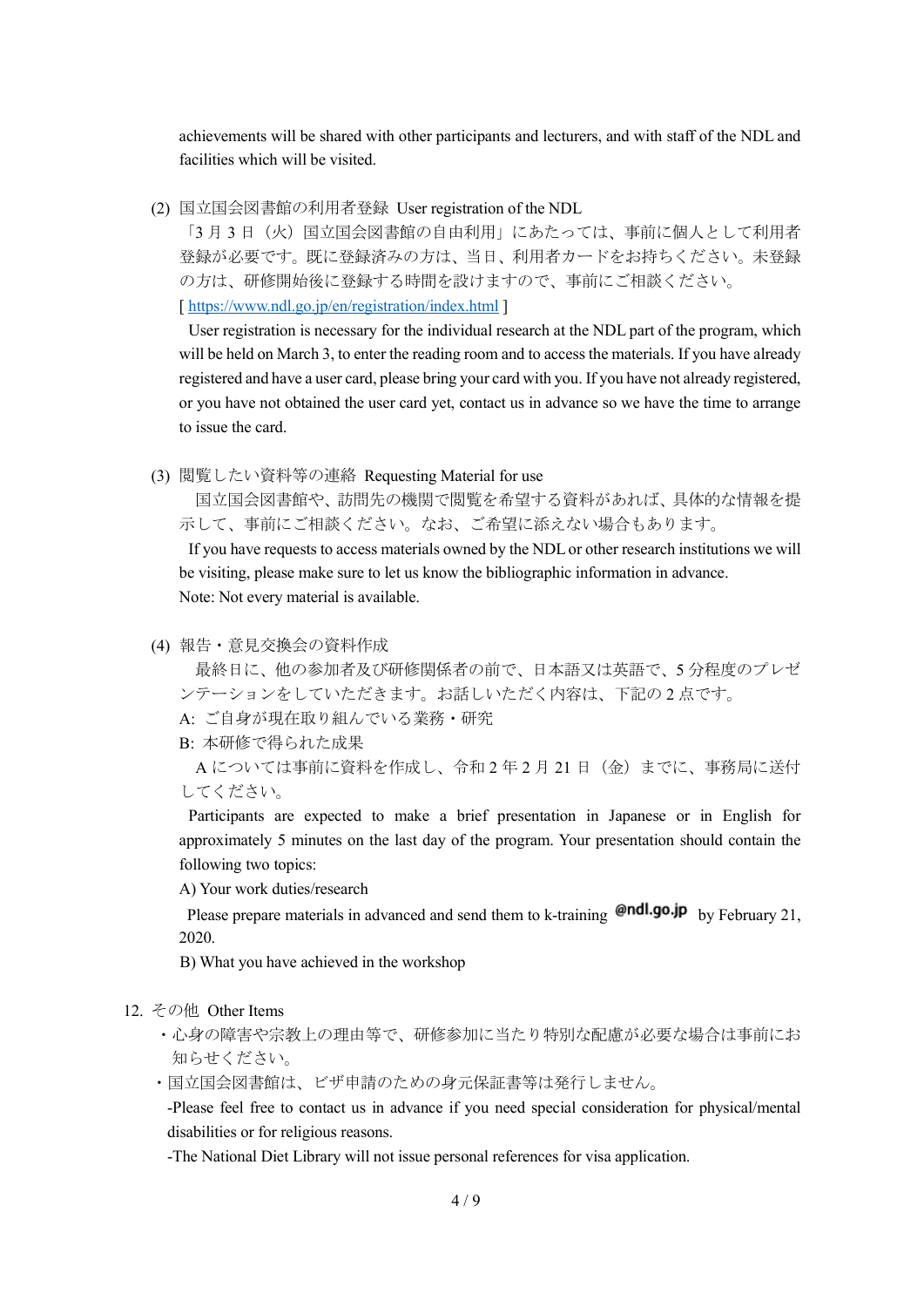## (別紙)Attached sheet プログラム Workshop Program

| 日時            | 科目                   | 内容と目的                                                         |
|---------------|----------------------|---------------------------------------------------------------|
| Date          | Program              | Content and Aim                                               |
| 3月2日 (月)      | 開講挨拶、事務連             | ・研修の趣旨を理解する。                                                  |
| 9:30-10:00    | 絡、イントロダク             | -to understand the aims of the course                         |
| March 2, 2020 | ション                  |                                                               |
|               | Opening              |                                                               |
| 10:00-10:40   | 参加者自己紹介              | ・参加者が、所属機関や自身の参加目的等を紹介す                                       |
|               | Self-introduction by | る。                                                            |
|               | participants         | -to communicate with each other by introducing your           |
|               |                      | library/institution and goals                                 |
| 10:50-11:50   | 館内見学                 | ・館内を見学し、国立国会図書館の概要と利用方法を                                      |
|               | Guided tour          | 知る。                                                           |
|               |                      | -to learn the functions of the NDL and how to use             |
| 13:10-15:10   | 国立国会図書館の             | ・講義、研究者の立場からの資料紹介                                             |
|               | 古典籍(1)               | (講師:実践女子大学文学部教授 佐藤悟氏)                                         |
|               | Rare Books and Old   | ・上記を通じ、色刷り絵本を例として、古典籍資料の                                      |
|               | Materials in the NDL | 概要・特徴、研究での活用法、国立国会図書館所蔵                                       |
|               | 1                    | 資料の一例を把握する。                                                   |
|               |                      |                                                               |
|               |                      | Lecture and introduction of rare materials including some     |
|               |                      | of the materials in the NDL: focused on picture books         |
|               |                      | printed in multicolor                                         |
|               |                      | by Prof. Satoru Sato, Jissen Women's University, a scholar    |
|               |                      | of Japanese literature                                        |
|               |                      | -to learn the outline and features of rare materials in Japan |
|               |                      | and understand how to use them effectively for your           |
|               |                      | research.                                                     |
| 15:30-17:30   | 国立国会図書館の             | ・講義、実習、書庫見学、原本の展示・解説                                          |
|               | 古典籍(2)               | (講師:国立国会図書館職員)                                                |
|               | Rare Books and Old   | ・上記を通じ、国立国会図書館が所蔵する古典籍につ                                      |
|               | Materials in the NDL | いて、概要と特色、書誌データの特徴、デジタルコ                                       |
|               | 2                    | ンテンツの概要、効果的な探索方法を把握する。                                        |
|               |                      | リサーチ・ナビ 古典籍資料をさがす                                             |
|               |                      | https://rnavi.ndl.go.jp/oldmaterial/                          |
|               |                      | 国立国会図書館デジタルコレクション                                             |
|               |                      | (National Diet Library Digital Collections)                   |
|               |                      | http://dl.ndl.go.jp/                                          |
|               |                      |                                                               |
|               |                      | Workshop, guided tour of stacks, demonstration and            |
|               |                      | explanations on original source materials                     |
|               |                      | by NDL staff                                                  |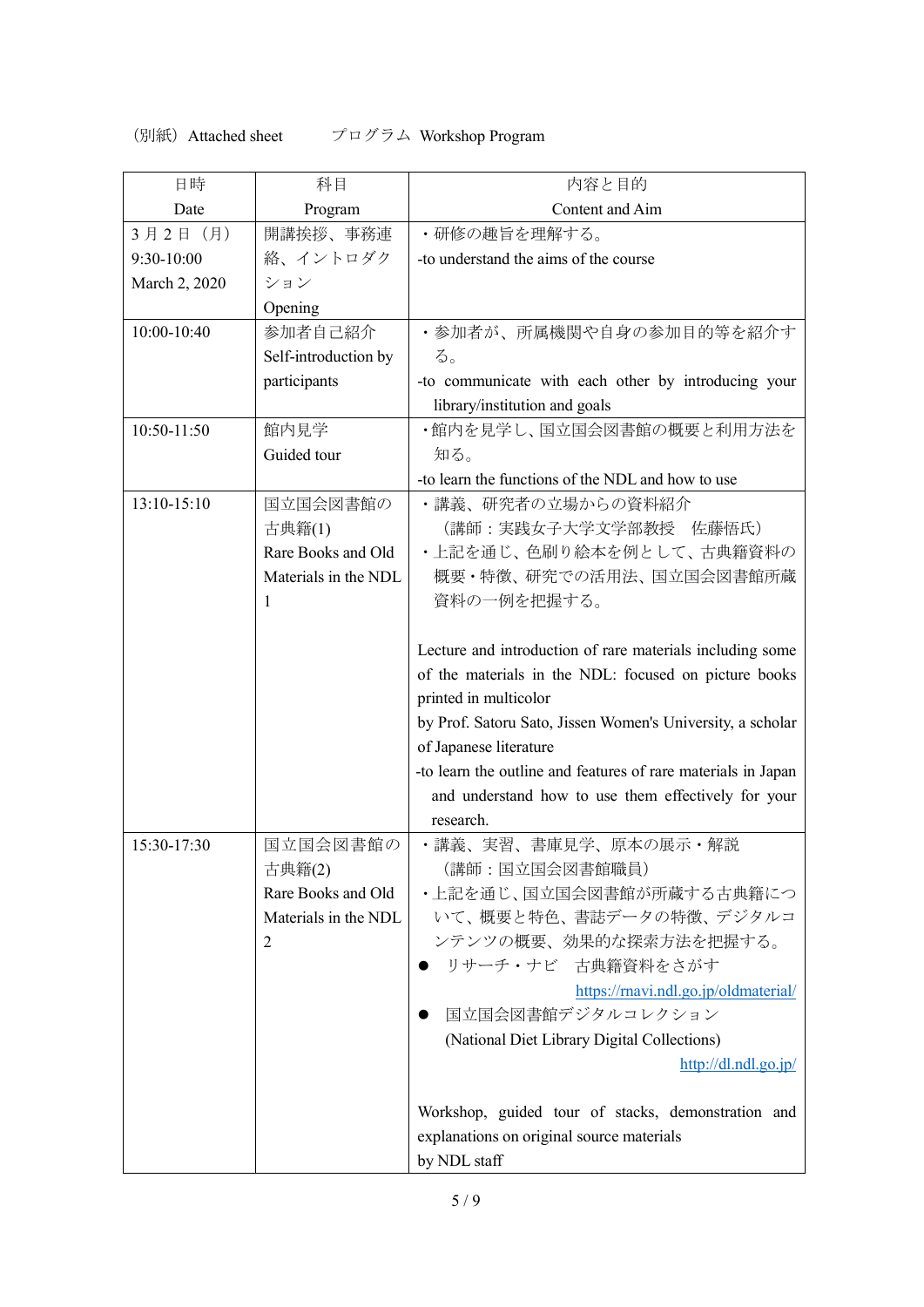|               |                        | - to learn the outline and features of the rare materials      |
|---------------|------------------------|----------------------------------------------------------------|
|               |                        | collection of the NDL, its bibliographic data, digital         |
|               |                        | content and effective ways to search them.                     |
| 3月3日 (火)      | 人文分野の文献の               | ・講義、実習<br>(講師:国立国会図書館職員)                                       |
| 10:00-11:30   | 探し方                    | •上記を通じ、国立国会図書館や他機関が提供する情                                       |
| March 3, 2020 | ~古典籍資料を中               | 報源を活用して、古典籍に関する情報(形態、所在)                                       |
|               | 心に~                    | や研究に必要な二次資料(研究文献、翻刻資料等)                                        |
|               | How to research        | を効果的に探す方法を把握する。                                                |
|               | materials about        | リサーチ・ナビ 人文リンク集                                                 |
|               | humanities :with a     | (Humanities Links)                                             |
|               | focus on rare          | https://rnavi.ndl.go.jp/humanities/jinbunlinks.php             |
|               | materials              |                                                                |
|               |                        | Workshop                                                       |
|               |                        | by NDL staff                                                   |
|               |                        | - to learn how to make good use of Web resources provided      |
|               |                        | by the NDL and other research institutions to search for       |
|               |                        | secondary sources or information on rare materials, such as    |
|               |                        | the form of the item or its location.                          |
| 13:00-14:30   | 国立国会図書館の               | •見学(書庫を含む)、講義、実習、原本の展示・解                                       |
|               | 日本近現代政治史               | (講師:国立国会図書館職員)<br>説                                            |
|               | 料                      | ・上記を通じ、国立国会図書館が所蔵する近現代政治                                       |
|               | NDL collections of     | 史料、そのデジタルコンテンツの概要、収録範囲・                                        |
|               | modern Japanese        | 基準、効果的な探索方法等を把握する。                                             |
|               | political documents    | リサーチ・ナビ 憲政資料室の所蔵資料                                             |
|               |                        | (Modern Japanese Political History Materials Room -            |
|               |                        | Finding Aids)                                                  |
|               |                        | https://rnavi.ndl.go.jp/kensei/index.php                       |
|               |                        | 国立国会図書館デジタルコレクション                                              |
|               |                        | (National Diet Library Digital Collections)                    |
|               |                        | http://dl.ndl.go.jp/                                           |
|               |                        |                                                                |
|               |                        | Guided tour including stacks, workshop, demonstration and      |
|               |                        | explanations on original source materials                      |
|               |                        | by NDL staff                                                   |
|               |                        | - to learn the outline of the collection of the Modern         |
|               |                        | Japanese Political History Materials Room at the NDL, the      |
|               |                        | outline of its archival collection, its coverage, digitization |
|               |                        | plans and effective ways to search them.                       |
| 15:00-17:00   | 国立国会図書館の               | ・国立国会図書館を実際に利用して、自身に必要な資                                       |
|               | 自由利用                   | 料を入手する。                                                        |
|               | Individual research at | * 利用するには、国立国会図書館の利用者登録が必                                       |
|               |                        |                                                                |
|               | the NDL                | 要です。未登録の方は研修開始後に登録する時間を                                        |
|               |                        | 設けますので、事前にご相談ください。                                             |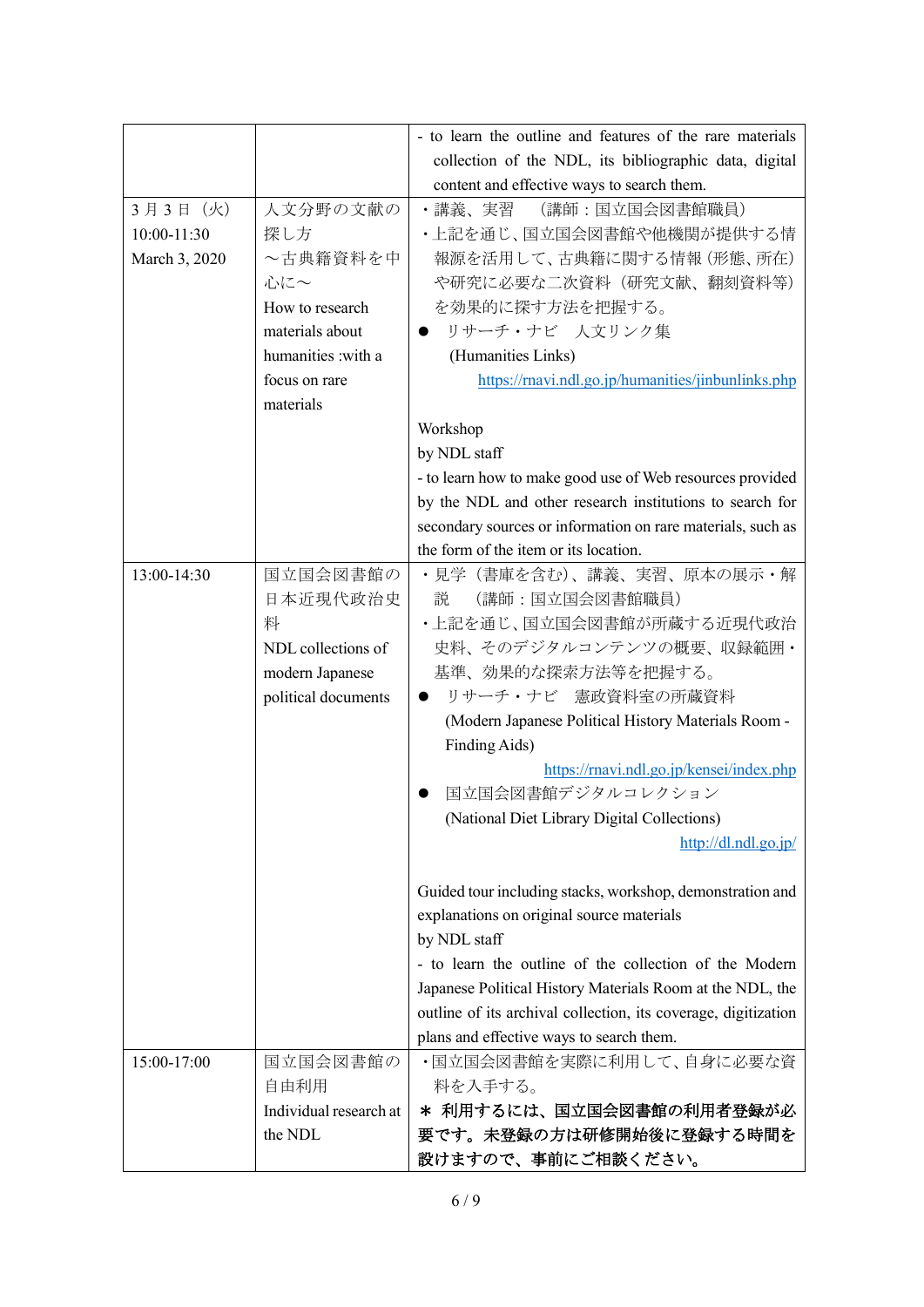|               |                        | https://www.ndl.go.jp/en/registration/index.html                  |
|---------------|------------------------|-------------------------------------------------------------------|
|               |                        | * 閲覧したい資料等があれば、具体的な情報を事前                                          |
|               |                        | にお知らせください。                                                        |
|               |                        |                                                                   |
|               |                        | -to experience individual research using the database or          |
|               |                        | material in the NDL.                                              |
|               |                        | Note:                                                             |
|               |                        | -User registration is necessary. If you have not already          |
|               |                        | registered, or you have not obtained the user card yet,           |
|               |                        | contact us in advance so we have the time to arrange to           |
|               |                        | issue the card.                                                   |
|               |                        | https://www.ndl.go.jp/en/registration/index.html                  |
|               |                        | -Please make sure to let us know the details in advance           |
|               |                        | about the materials that you want to access.                      |
| 3月4日 (水)      | <外部機関実習>               | ・見学 (書庫を含む)、講義、実習、原本の展示・解                                         |
| 10:30-17:00   | 国文学研究資料館               | (講師:国文学研究資料館職員)<br>説                                              |
| March 4, 2020 | $(*1)$                 | • 上記を通じ、古典籍の基礎、国文学研究資料館が所                                         |
|               | Visits to other        | 蔵する古典籍、そのデジタルコンテンツの概要、収                                           |
|               | institutions: National | 録範囲・基準、効果的な探索方法等を把握する。                                            |
|               | Institute of Japanese  | 新日本古典籍総合データベース<br>$\bullet$                                       |
|               | (NIJL)<br>Literature   | (Database of Pre-Modern Japanese Works)                           |
|               |                        | https://kotenseki.nijl.ac.jp/                                     |
|               |                        |                                                                   |
|               |                        | Guided tour including stacks, workshop, demonstration and         |
|               |                        | explanations on original source materials                         |
|               |                        | by NIJL staff                                                     |
|               |                        | - to learn the basics of the rare materials, the NIJL's rare      |
|               |                        | materials collection, the outline of its archival collection, its |
|               |                        | coverage, digitization plans and effective ways to search         |
|               |                        | them.                                                             |
| 3月5日 (木)      | <外部機関実習>               | ・見学(書庫、修補作業を含む)、講義                                                |
| 10:00-12:00   | 宮内庁書陵部                 | (講師:宮内庁書陵部職員)                                                     |
| March 5, 2020 | (図書寮文庫)                | ・上記を通じ、宮内庁書陵部が所蔵する古典籍、その                                          |
|               | $(*2)$                 | デジタルコンテンツの概要、収録範囲・基準等を把                                           |
|               | Visits to other        | 握する。                                                              |
|               | institutions: Imperial | 書陵部所蔵資料目録・画像公開システム                                                |
|               | House Library          |                                                                   |
|               |                        | (Archives and Mausolea Department Catalog and                     |
|               |                        | Image Disclosure System)                                          |
|               |                        | https://shoryobu.kunaicho.go.jp/                                  |
|               |                        | 個別の資料閲覧はできません。<br>∗                                               |
|               |                        |                                                                   |
|               |                        | Guided tour including stacks and the repair room,                 |
|               |                        | workshop, demonstration and explanations on original              |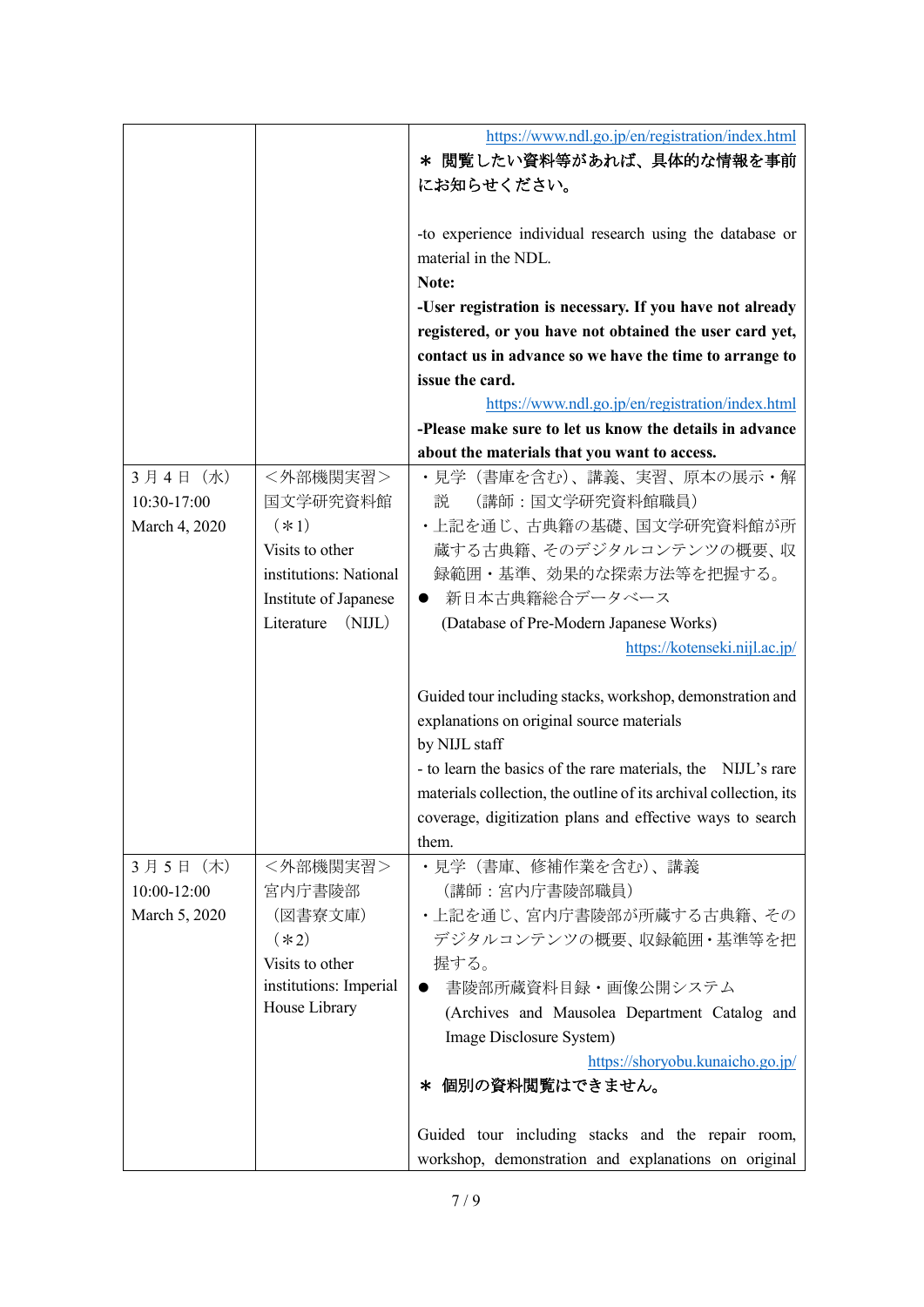|               |                      | source materials                                               |
|---------------|----------------------|----------------------------------------------------------------|
|               |                      | by Imperial House Library staff                                |
|               |                      | - to learn the basics of the rare materials, the<br>Imperial   |
|               |                      | House Library's rare materials collection, the outline of      |
|               |                      | its archival collection, its coverage, digitization plans and  |
|               |                      | effective ways to search them.                                 |
|               |                      | Note: Individual research using the materials are not          |
|               |                      | included.                                                      |
| 14:00-17:00   | <外部機関実習>             | •見学(書庫を含む)、講義、実習、原本の展示・解                                       |
|               | 早稲田大学図書館             | (講師:早稲田大学図書館職員)<br>説                                           |
|               | $(*3)$               | ・上記を通じ、早稲田大学図書館が所蔵する古典籍、                                       |
|               | Visits to other      | そのデジタルコンテンツの概要、収録範囲・基準、                                        |
|               | institutions: Waseda | 効果的な探索方法等を把握する。                                                |
|               | University Library   | 古典籍総合データベース                                                    |
|               |                      | (Kotenseki Sogo Database : Japanese & Chinese                  |
|               |                      | Classics)                                                      |
|               |                      | http://www.wul.waseda.ac.jp/kotenseki/index.html               |
|               |                      | * 閲覧したい資料やご質問等があれば、具体的な情                                       |
|               |                      | 報を事前にお知らせください。                                                 |
|               |                      |                                                                |
|               |                      | Guided tour including stacks and the repair room,              |
|               |                      | workshop, demonstration and explanations on original           |
|               |                      | source materials                                               |
|               |                      | by Waseda University Library staff                             |
|               |                      | - to learn the basics of the rare materials, the Waseda        |
|               |                      | University Library's rare materials collection, the outline of |
|               |                      | its archival collection, its coverage, digitization plans and  |
|               |                      | effective ways to search them.                                 |
|               |                      | Note: Please make sure to let us know the details in 1         |
|               |                      | advance about the materials that you want to access.           |
| 3月6日 (金)      | 報告·意見交換会             | •参加者が、現在取り組んでいる業務·研究や、研修                                       |
| 9:30-11:30    | <b>Briefing</b>      | で得られた成果を報告する。                                                  |
| March 6, 2020 |                      | ・参加者と各講師が、意見交換を行う。                                             |
|               |                      | * 日本語⇔英語の通訳を用意します。                                             |
|               |                      |                                                                |
|               |                      | -to exchange ideas and opinions with other participants and    |
|               |                      | staff members.                                                 |
|               |                      | We will arrange an English-Japanese interpreter.               |
| 11:40-12:00   | 修了証書交付、              |                                                                |
|               | 閉講挨拶                 |                                                                |
|               | Closing ceremony /   |                                                                |
|               | distribution of      |                                                                |
|               | certificate          |                                                                |